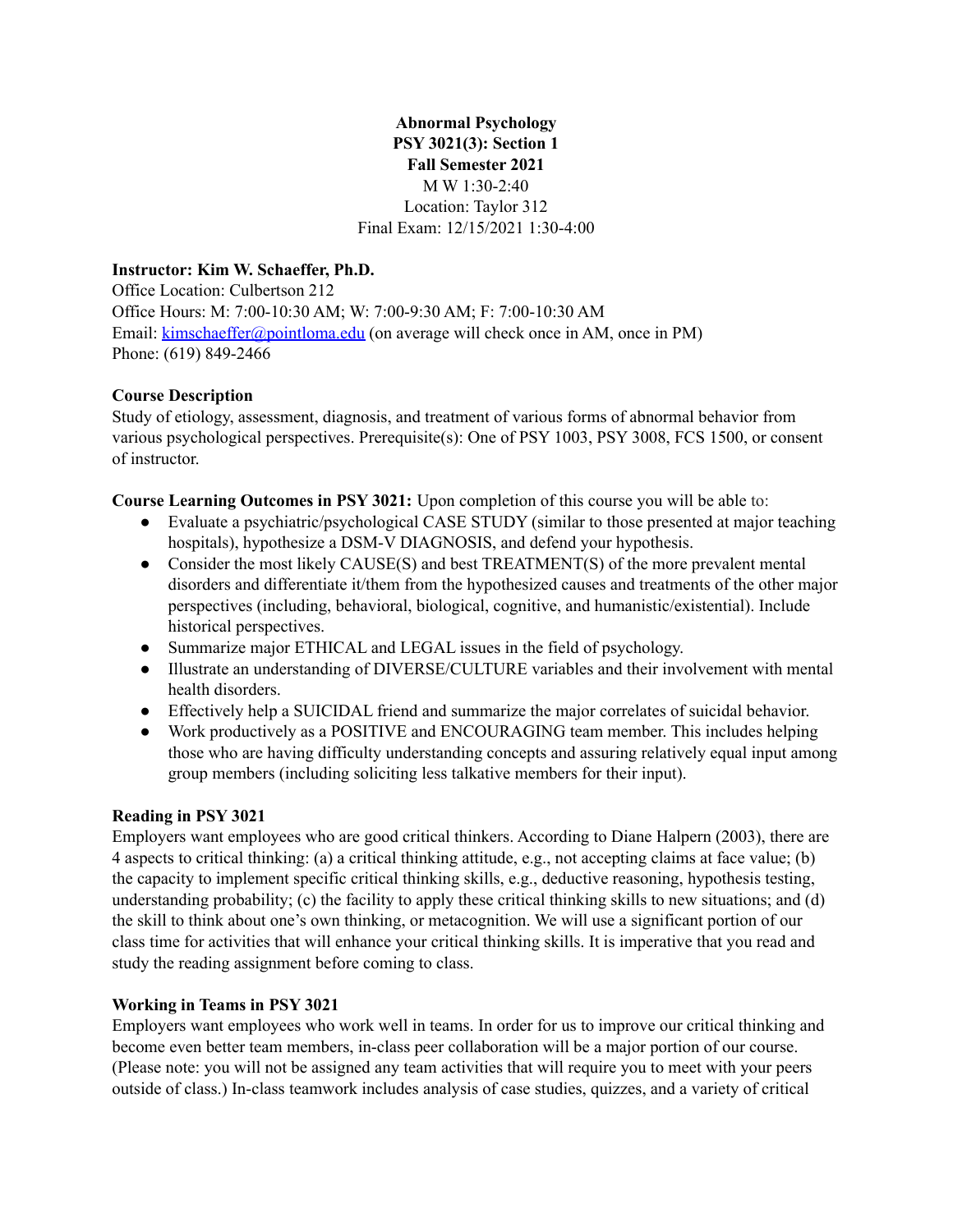thinking activities that relate to abnormal psychology. Toward the end of the semester you evaluate the "helpfulness" of your team members and assign them a grade that will contribute to their final grade.

#### **In-Class Case Studies**

Diane Halpern (1998) warns us that we are "in danger of having all of the answers but still now knowing what the answers mean." For example, regarding our work, at the end of the course we might know all the DSM-V diagnostic criteria for schizophrenia, major depressive disorder, substance-induced, and medical condition variants of these disorders, but we might not be able to differentiate one disorder from the other in real-time. What do these disorders look like in real life settings? Therefore, you will be presented with several case studies throughout the semester much like those given at major teaching hospitals (the only difference is that the patient won't be present). After the case is read, you will individually and in your team hypothesize the DSM-V diagnosis. The case study can be in reference to any diagnosis that was included in the reading assignment for that day's class or earlier classes in the semester. In other words, the case studies will be comprehensive.

#### **Super Synthesis Spreadsheet**

You will construct a spreadsheet that will keep on giving and giving (e.g. state boards or licensing exams!). The spreadsheet is found on Canvas. After reading each chapter, you will list the essential diagnostic criteria, and the most likely causes (etiology) and best treatments for all disorders discussed.

#### **Required Textbook**

Comer, R. J. & Comer, J. S. (2019). *Fundamentals of abnormal psychology* (9<sup>th</sup> ed.). New York: Worth. *(Note: no supplementary materials are required)*

**How Grades Will Be Earned (A = 93-100; A- = 90-92.99; B+ = 88-89.99; B = 84-87.99; B- =** 80-83.99; C+ = 77-79.99; C = 70-76.99; C- = 65-69.99; D+ = 62-64.99; D = 55-61.99; D- = 50-54.99; F **< 49.99%)**

5% or 10% or 15% or 20% Individual Multiple-Choice RATs (preannounced 10 item quizzes) 5% or 10% or 15% or 20% Group Multiple-Choice RATs (same RAT as individual) 5% or 10% Team Member Helpfulness (peer-graded)

5% Super Synthesis Spreadsheet (late: 10% reduction per day, none accepted after Final)

- 15% Group Case Study and other Application Exercises (each exercise worth 10 points) 30% Test 1-3
- 15% Comprehensive Final (approximately 50% emphasizes chapters 11, 12, 15, and 16)

#### **Managing Your Life and This Course**

During Case Study or Quiz days, if you arrive late to class you will not be able to take the individual quiz. If you cannot take a major test due to extreme circumstances, please ask me for permission to take the test at another time before the exam. Most people need to miss a class due to illness, flight delays, and so on. Therefore, a few safety valves are built into the course.

*Safety Valve One:* If 90% or more of the class completes the IDEA course evaluation within 5 days of availability the lowest individual case study and group case study will be dropped. *Safety Valve Two:* tbd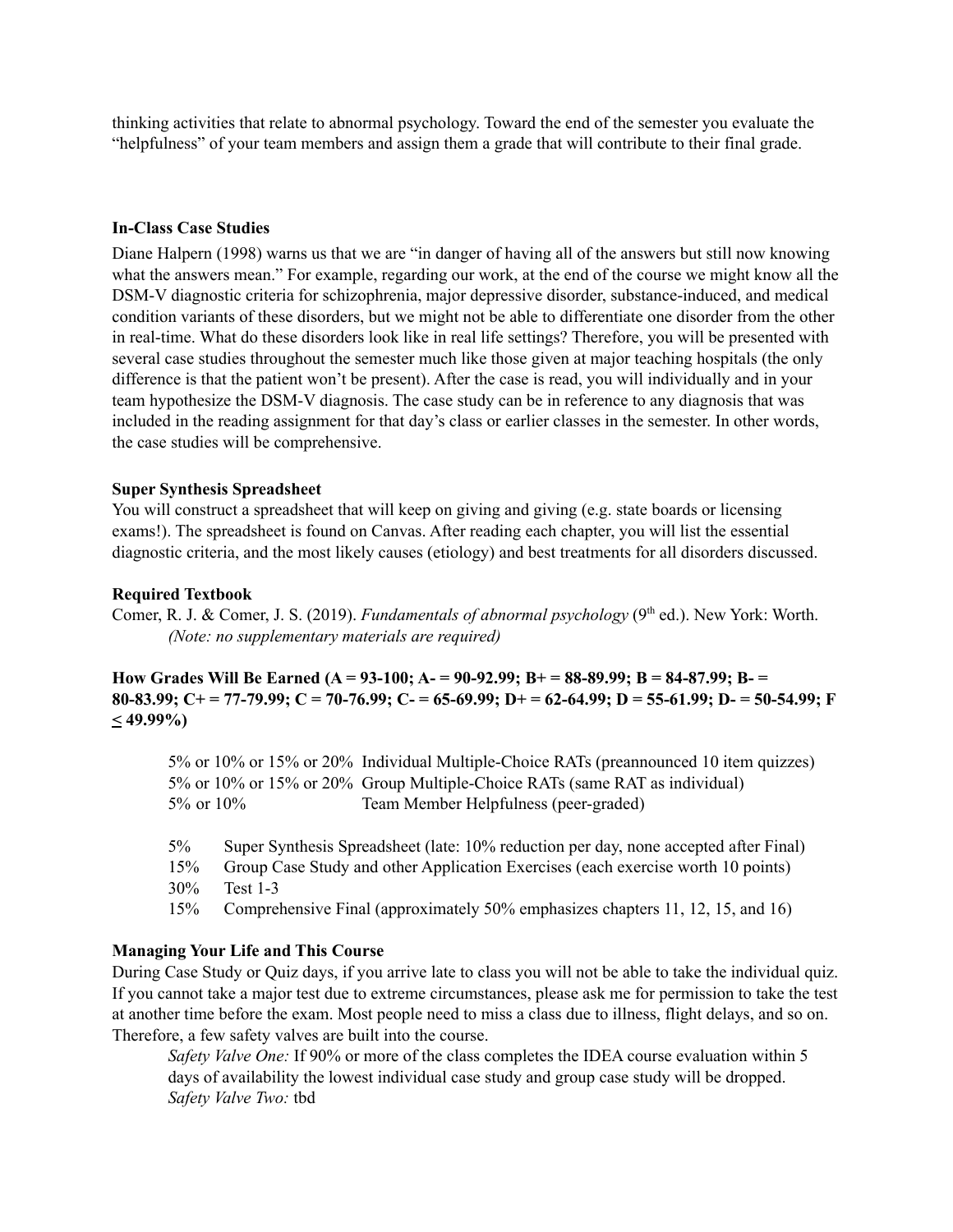#### **Late Assignments**

All assignments are to be submitted/turned in by the beginning of the class session when they are due—including assignments posted in Canvas. Canvas automatically deducts 10% from late assignment plus an additional 10% per day.

## PLNU Mission<sup>®</sup>

## To Teach  $\sim$  To Shape  $\sim$  To Send

Point Loma Nazarene University exists to provide higher education in a vital Christian community where minds are engaged and challenged, character is modeled and formed, and service is an expression of faith. Being of Wesleyan heritage, we strive to be a learning community where grace is foundational, truth is pursued, and holiness is a way of life.

### Foundational Explorations Mission⊕

PLNU provides a foundational course of study in the liberal arts informed by the life, death, and resurrection of Jesus Christ. In keeping with the Wesleyan tradition, the curriculum equips students with a broad range of knowledge and skills within and across disciplines to enrich major study, lifelong learning, and vocational service as Christ-like participants in the world's diverse societies and culture.

## COURSE CREDIT HOUR INFORMATION®

In the interest of providing sufficient time to accomplish the stated Course Learning Outcomes, this class meets the PLNU credit hour policy for a 3 unit class delivered over 15 weeks. It is anticipated that students will spend a minimum of 37.5 participation hours per credit hour on their coursework. For this course, students will spend an estimated 112.5 total hours meeting the course learning outcomes. The time estimations are provided in the Canvas modules.

### STATE AUTHORIZATION⍟

State authorization is a formal determination by a state that Point Loma Nazarene University is approved to conduct activities regulated by that state. In certain states outside California, Point Loma Nazarene University is not authorized to enroll online (distance education) students. If a student moves to another state after admission to the program and/or enrollment in an online course, continuation within the program and/or course will depend on whether Point Loma Nazarene University is authorized to offer distance education courses in that state. It is the student's responsibility to notify the institution of any change in his or her physical location. Refer to the map on State Authorization to view which states allow online (distance education) outside of California.

# INCOMPLETES AND LATE ASSIGNMENTS

All assignments are to be submitted/turned in by the beginning of the class session when they are due— including assignments posted in Canvas. Incompletes will only be assigned in extremely unusual circumstances.

### PLNU COPYRIGHT POLICY ⊕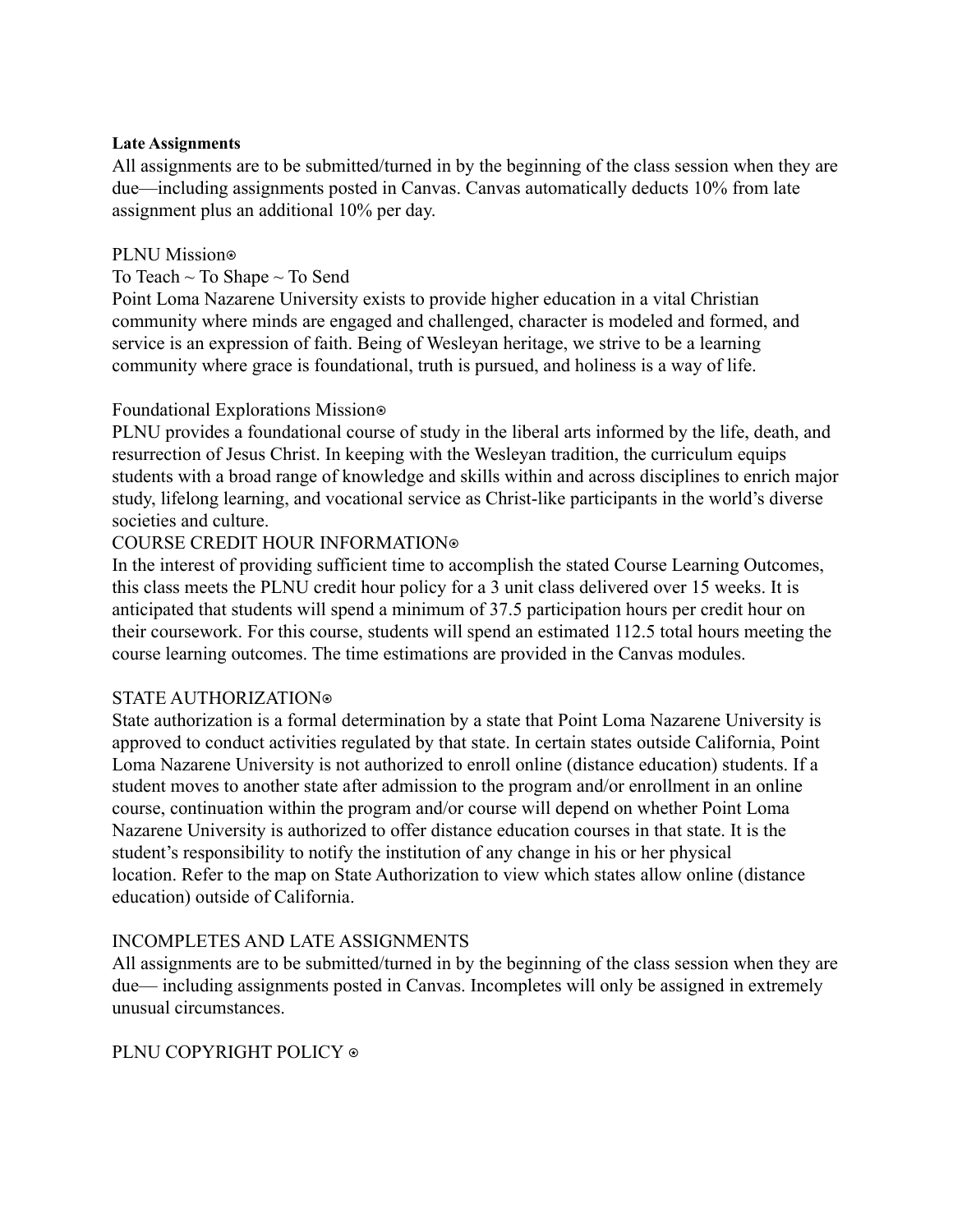Point Loma Nazarene University, as a non-profit educational institution, is entitled by law to use materials protected by the US Copyright Act for classroom education. Any use of those materials outside the class may violate the law.

## PLNU ACADEMIC HONESTY POLICY®

Students should demonstrate academic honesty by doing original work and by giving appropriate credit to the ideas of others. Academic dishonesty is the act of presenting information, ideas, and/or concepts as one's own when in reality they are the results of another person's creativity and effort. A faculty member who believes a situation involving academic dishonesty has been detected may assign a failing grade for that assignment or examination, or, depending on the seriousness of the offense, for the course. Faculty should follow and students may appeal using the procedure in the university Catalog. See Academic Policies for definitions of kinds of academic dishonesty and for further policy information.

# PLNU ACADEMIC ACCOMMODATIONS POLICY®

While all students are expected to meet the minimum standards for completion of this course as established by the instructor, students with disabilities may require academic adjustments, modifications or auxiliary aids/services. At Point Loma Nazarene University (PLNU), these students are requested to register with the Disability Resource Center (DRC), located in the Bond Academic Center (DRC@pointloma.edu or 619-849- 2486). The DRC's policies and procedures for assisting such students in the development of an appropriate academic adjustment plan (AP) allows PLNU to comply with Section 504 of the Rehabilitation Act and the Americans with Disabilities Act. Section 504 prohibits discrimination against students with special needs and guarantees all qualified students equal access to and benefits of PLNU programs and activities. After the student files the required documentation, the DRC, in conjunction with the student, will develop an AP to meet that student's specific learning needs. The DRC will thereafter email the student's AP to all faculty who teach courses in which the student is enrolled each semester. The AP must be implemented in all such courses.

If students do not wish to avail themselves of some or all of the elements of their AP in a particular course, it is the responsibility of those students to notify their professor in that course. PLNU highly recommends that DRC students speak with their professors during the first two weeks of each semester about the applicability of their AP in that particular course and/or if they do not desire to take advantage of some or all of the elements of their AP in that course.

# PLNU ATTENDANCE AND PARTICIPATION POLICY®

Regular and punctual attendance at all synchronous class sessions is considered essential to optimum academic achievement. If the student is absent for more than 10 percent of class sessions (virtual or face-to-face), the faculty member will issue a written warning of de-enrollment. If the absences exceed 20 percent, the student may be de-enrolled without notice until the university drop date or, after that date, receive the appropriate grade for their work and participation. In some courses, a portion of the credit hour content will be delivered asynchronously and attendance will be determined by submitting the assignments by the posted due dates. See Academic Policies in the Undergraduate Academic Catalog. If absences exceed these limits but are due to university excused health issues, an exception will be granted. Asynchronous Attendance/Participation Definition